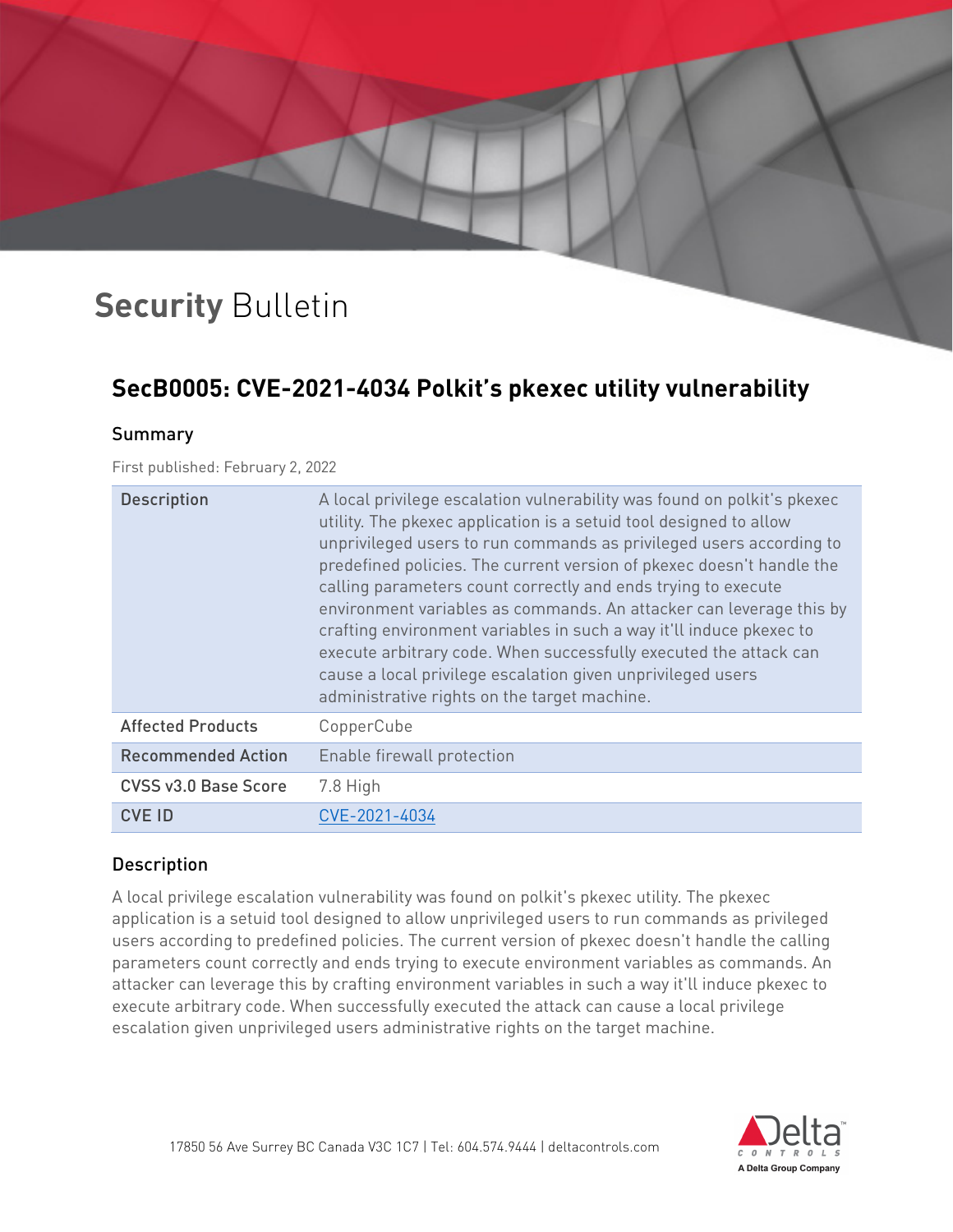## **Security** Bulletin

#### Recommended Action

While the CopperCube includes an internal firewall by default, we strongly recommend having an IT-managed firewall on the overall building network if security is a concern.

Although the CVSS base score on CVE-202-4034 is High, this vulnerability has been mitigated. Each CopperCube is protected by a unique randomized strong password. Only authorized Delta Controls personnel have access to SSH passwords. Therefore, the risk has been reduced to Low.

Delta Controls' cloud-based archiver enteliVAULT can be used as an alternative to CopperCube. An on-premises version of enteliVAULT is currently in development with a scheduled release date of April 2022.